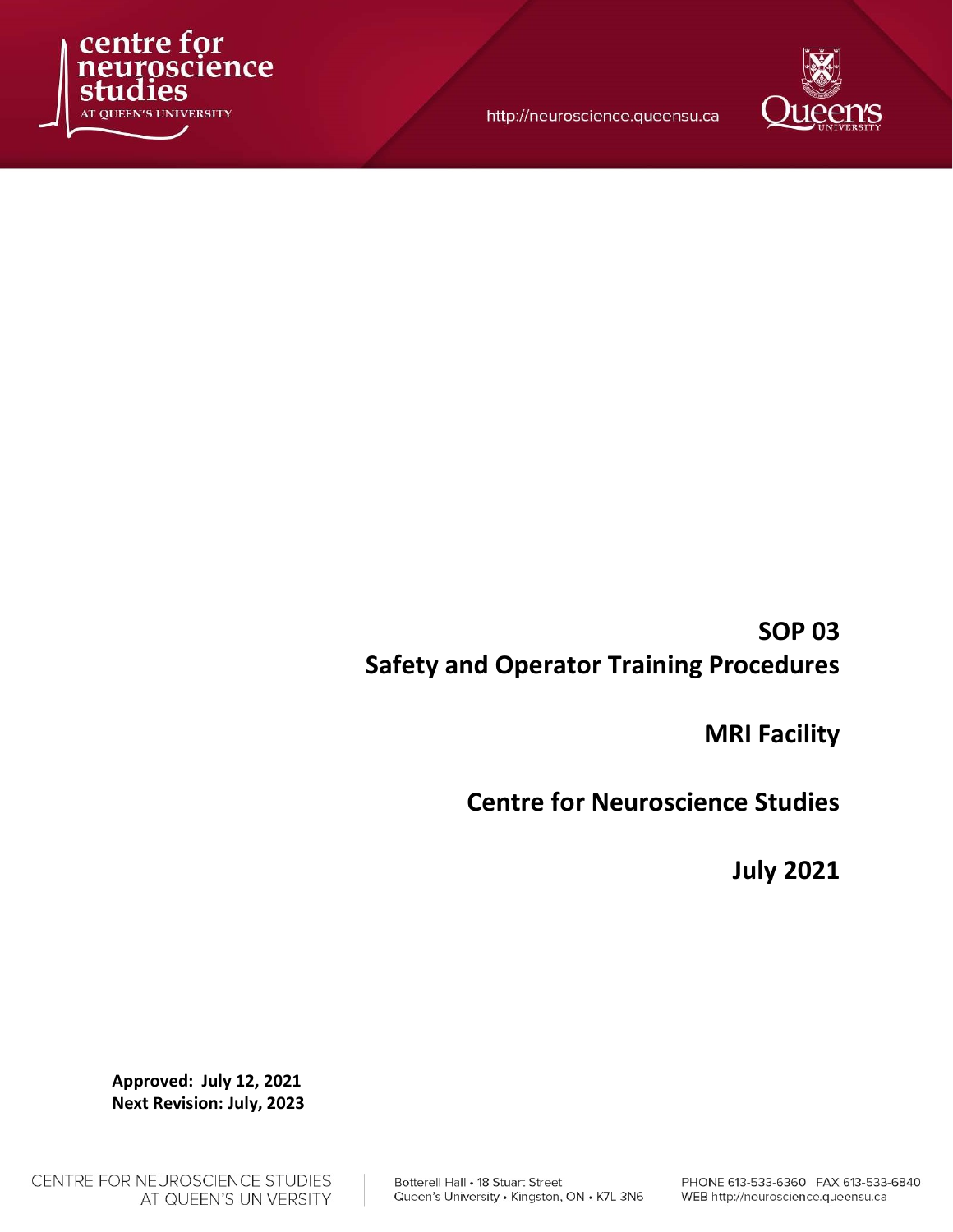| <b>TABLE OF CONTENTS</b>                            |        |
|-----------------------------------------------------|--------|
| <b>Summary</b><br>1.                                | Page 3 |
| 2. Training for Individuals with 3T Security Access | Page 4 |
| 3. Operator Training                                | Page 5 |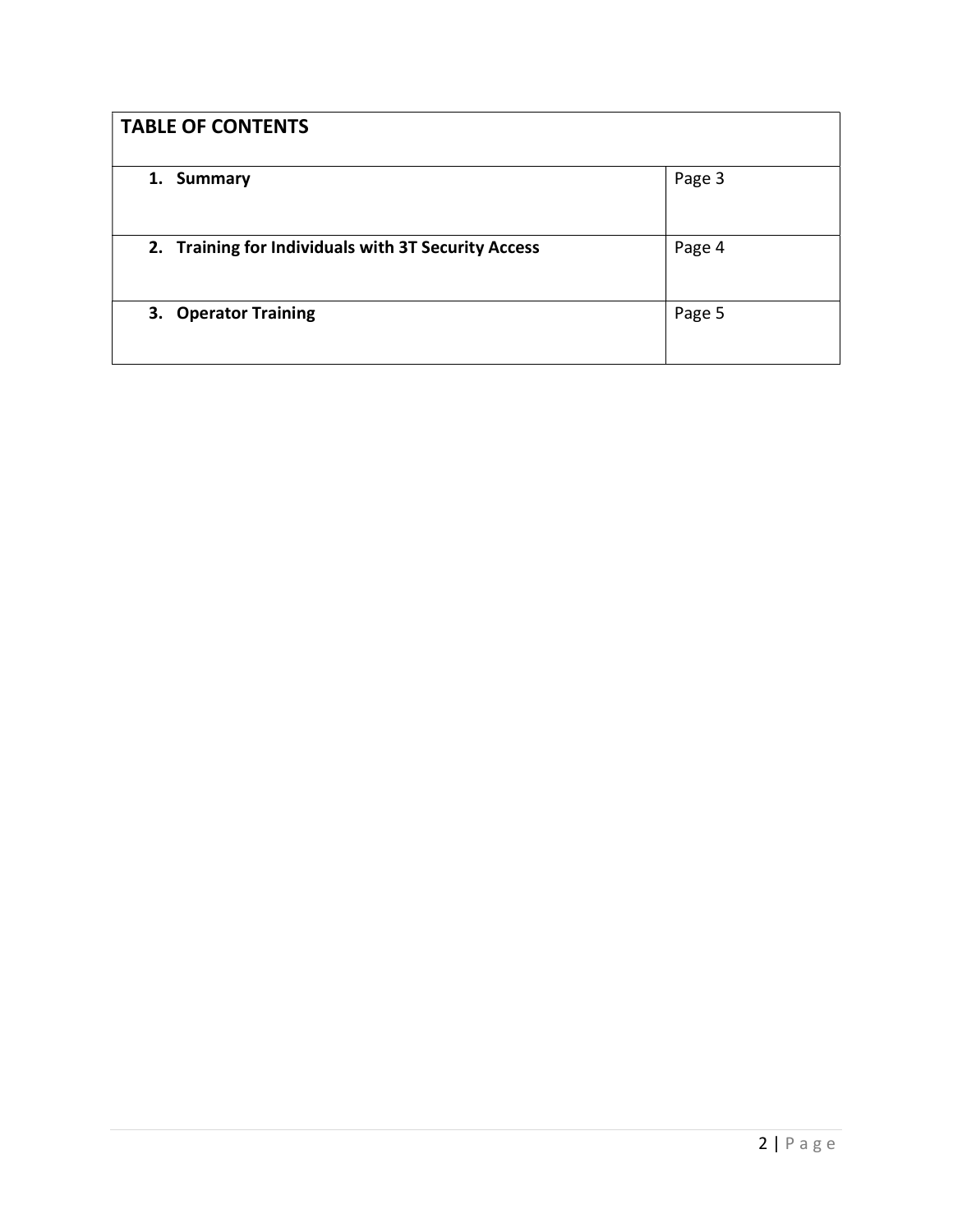#### **SUMMARY**

- i. Research involving Magnetic Resonance Imaging (MRI) at high magnetic field strengths present unique hazards to both research subjects and individuals working within and around the MRI system. Consequently, the potential for serious personal injury is present due to the sheer size and strength of the static magnetic field along with the flexibility of the research system and associate peripheral hardware.
- ii. The static magnetic field in the 3T MRI facility is always present. It is important that all those entering the facility be aware of the presence of the field, as it cannot be detected by our person in any way - i.e., magnetic fields cannot be felt, seen, or smelled.
- iii. Due to the nature of the MR environment and the many safety risks present, all those wishing to obtain security access are required to follow the procedures specified below in section 2. All operators of the 3T MRI system must be authorized by the facility and are required to follow the procedures specified below in sections 2 and 3.
- iv. Training of operators is very rare at the MR facility, and we strongly encourage our users to take advantage of our experienced MRI staff to run their experiments. Training of operators is at the discretion of the MR Manager and MR Lead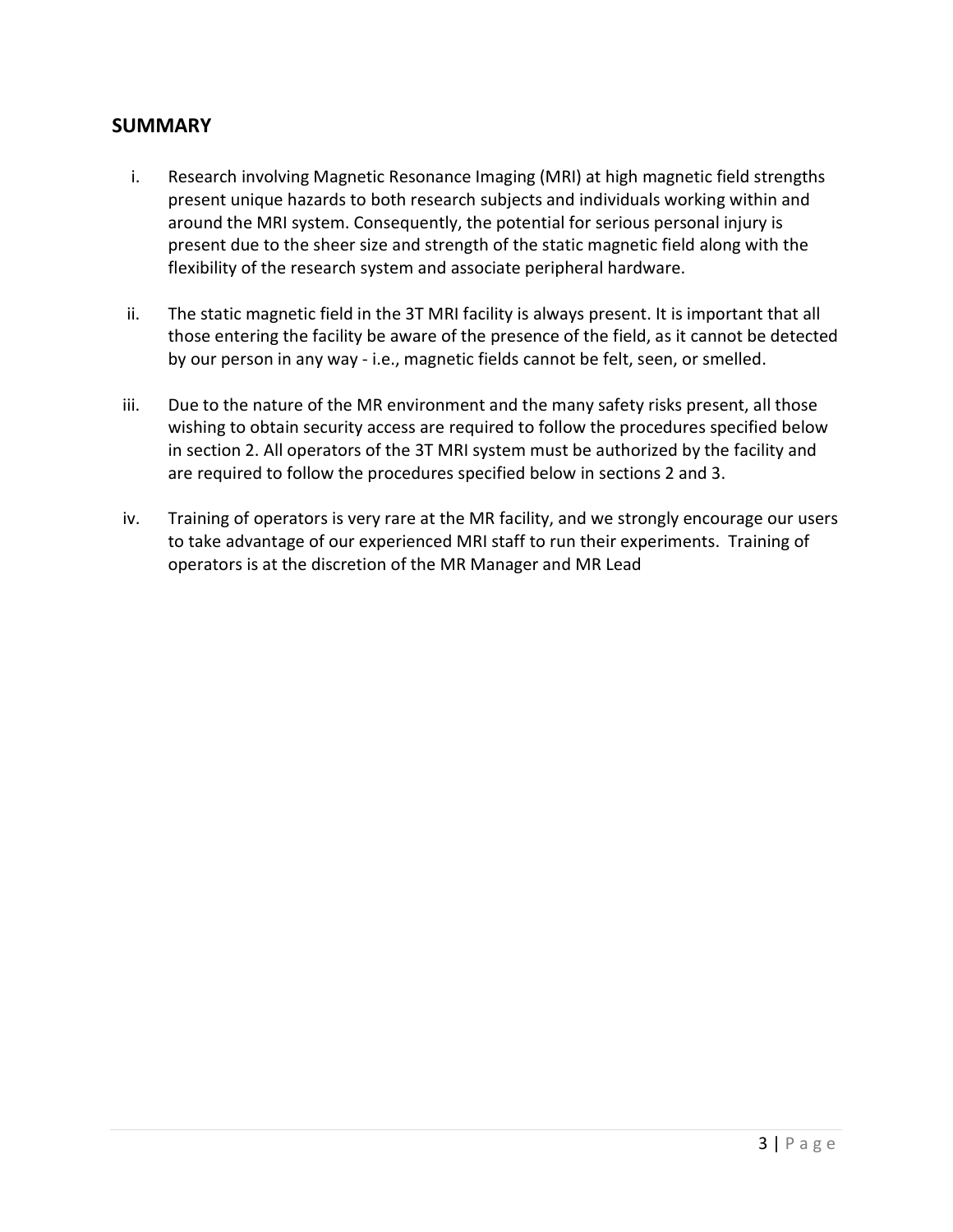## TRAINING FOR INDIVIDUALS WITH 3T SECURITY ACCESS

- i. Individuals wishing to obtain security access to the facility are required to read all SOP's and to produce their signature declaring that they have read, understood, and plan to follow all of the guidelines set in place by the SOPs (see the COMPLIANCE STATEMENT at http://neuroscience.queensu.ca/facilities/mri-facility#forms) , and must have completed the Safety Checklist: "MAGNETIC RESONANCE (MR) IMAGING SAFETY CHECKLIST FOR INDIVIDUALS" (see: http://neuroscience.queensu.ca/facilities/mri-facility#forms).
- ii. It is mandatory that all individuals with 3T security access participate and complete the 3T MRI Facility Safety Training course. The course will be held as required by the MR Manager.
- iii. Security access is valid for 1-year from the date of the Safety Training course if the person has not been scanning in the facility, otherwise is valid for 1-year from the date of last facility use.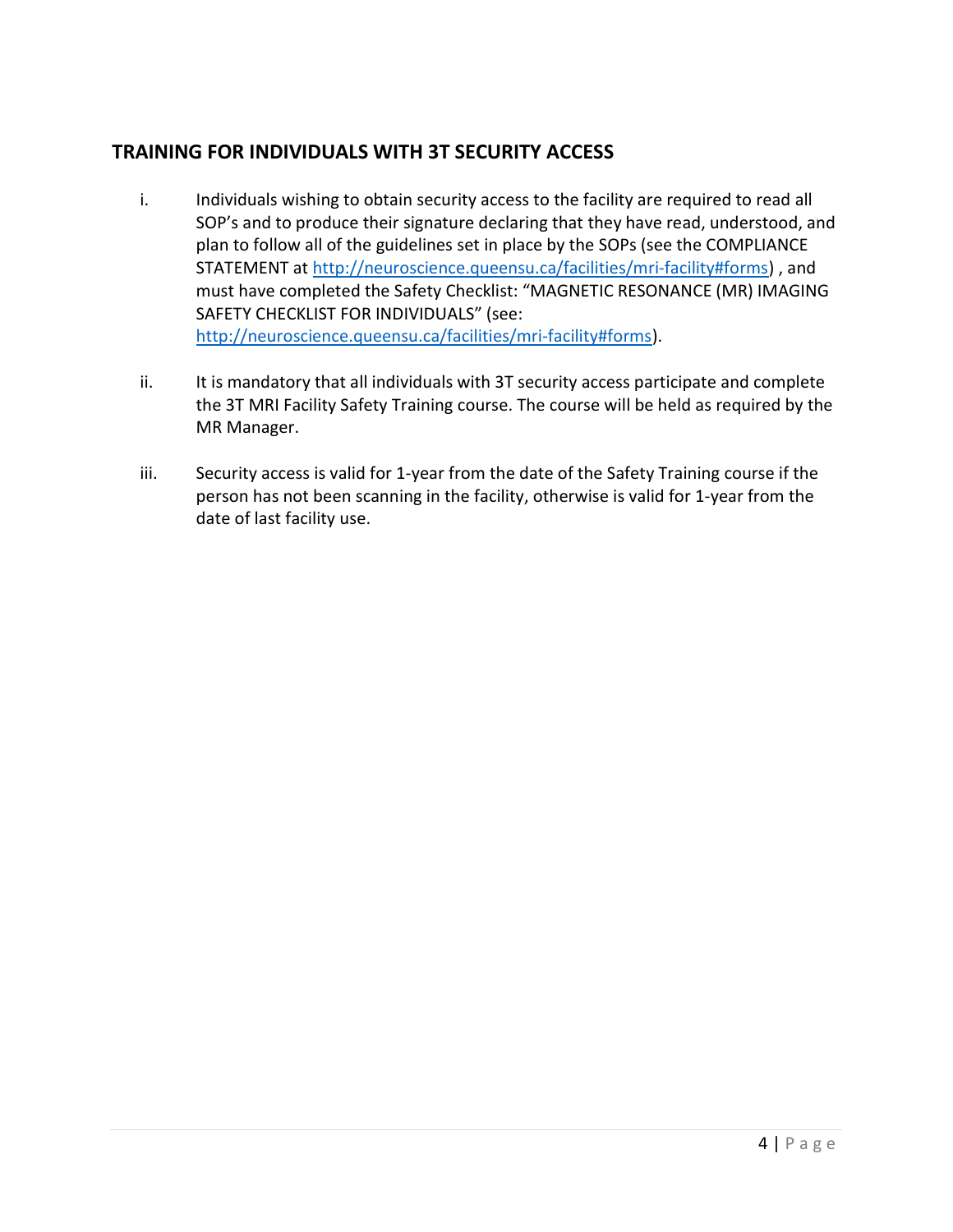## OPERATOR TRAINING

i. Operators are required to read all SOP's and to produce their signature declaring that they have read, understood and plan to follow all of the guidelines set in place by the SOPs (see the COMPLIANCE STATEMENT at http://neuroscience.queensu.ca/facilities/mri-facility#forms), and must have completed the Safety Checklist: "MAGNETIC RESONANCE (MR) IMAGING SAFETY CHECKLIST FOR

INDIVIDUALS" (see: http://neuroscience.queensu.ca/facilities/mri-facility#forms).

ii. Due to the responsibility incurred when operating the scanner, and the importance of the safety of the volunteer/patient and experimental support personnel, all operators are required to obtain and hold a valid Emergency First Aid Training certificate and CPR Level A Training certificate.

iii. It is mandatory that all operators participate and complete the 3T MRI Facility Safety Training course. The course will be held as required by the MR Manager.

iv. It is the responsibility of the MR Facility to ensure that only authorized personnel operate the 3T MRI. Operators are therefore required to complete extensive training of the system and its components to ensure the wellbeing of the volunteers, patients, and experimental support staff as well as the MRI system itself. This training will be held onsite with extent determined by the MR Manager and MR Lead. Personnel will receive operator training only at the discretion of the MR Manager and MR Lead. An example of the extent of training required is outlined in SOP 17 – Student Run MRI Experiments.

v. All relevant documentation and information pertaining to operator status will be kept with the MR Manager in a secured file cabinet and held in strict confidence.